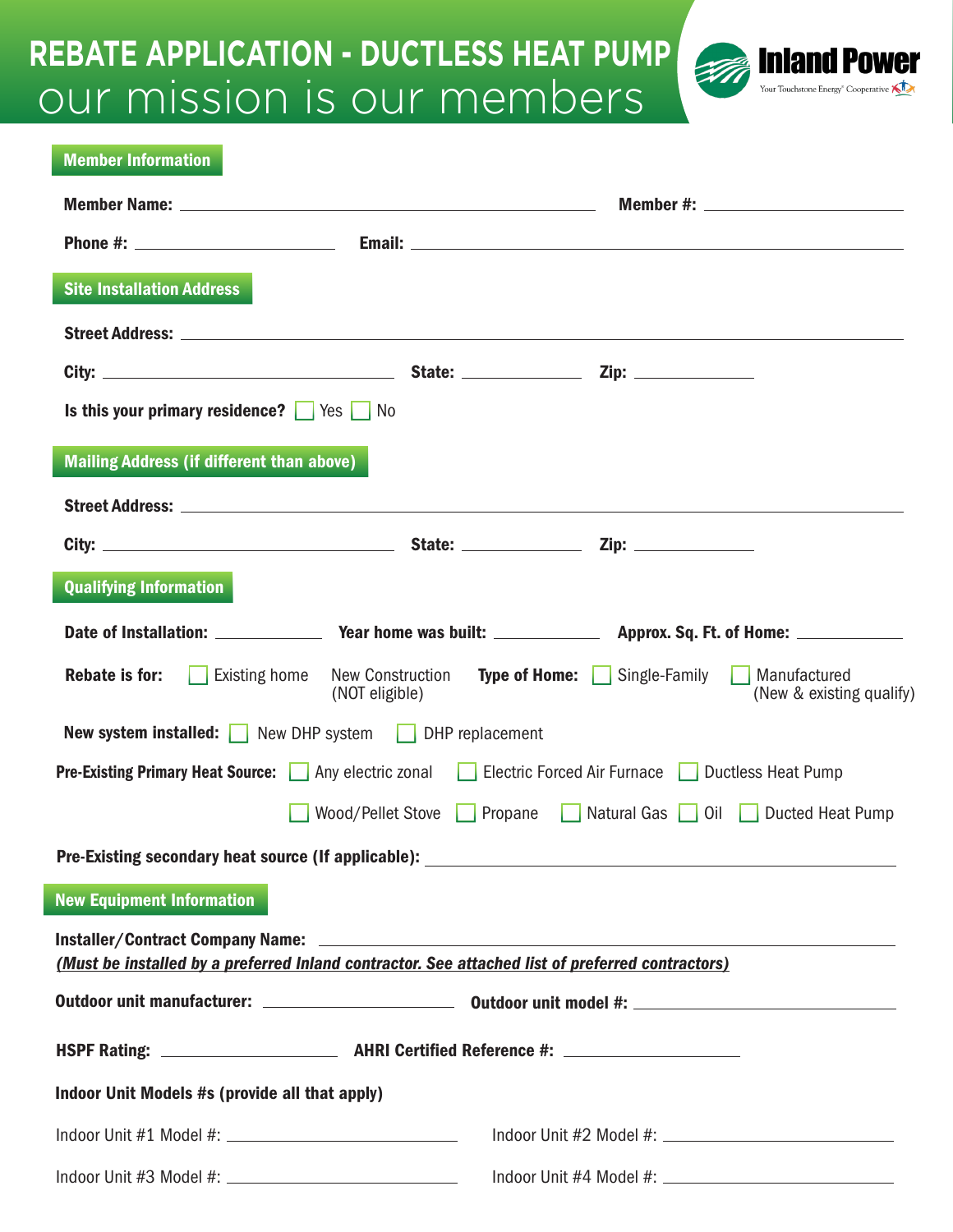# our mission is our members **REBATE APPLICATION - DUCTLESS HEAT PUMP**



#### Requirements & Specifications

- Home must be electrically heated prior to installation. New construction homes do not qualify
- Ductless Heat pumps or Ducted Mini-Split must be on BPA's Qualified Products List
- Homeowner installs do not qualify
- Added square footage (remodel, garage, addition, etc.) does not qualify
- For more information on approved contractors, heat pump rebates, and requirements, please visit https://www.inlandpower.com/residential/incentives-rebates/heat-pumps
- Have a Heating Seasonal Performance Factor (HSPF) of 9 or greater

#### **Payment**

Existing single-family or all manufactured homes: \$800 DHP upgrade/replacement: \$100

**Payment Type:** Account credit Check

*Please allow 4-6 weeks for processing*

#### Documentation Requirements

- Completed rebate application (Incomplete applications, including missing documentation will result in disqualification)
- Equipment or contractor invoice showing manufacturer and model #
- AHRI Certificate

#### Terms & Conditions

Completed application must be received within 90 days of the installation date to be considered for an incentive. Homeowners must comply with all applicable codes and regulations. Limit one per household. Available to all active Inland Power & Light (IPL) members. If account is past due, the rebate will be applied to the past due balance. IPL reserves the right to inspect installation and will coordinate inspection as applicable. IPL is not responsible for any part of the appliance maintenance, power consumption, or any and all implied warranties (including but not limited to implied warranties or merchantability or fitness for a particular purpose) and shall not be responsible for any representation or promise with respect to the equipment, materials or labor required for the installation of the appliance on the premises, or the cost of such equipment, materials and labor. Additional conditions may apply. I authorize IPL to release my member account information, including my billing and energy usage information, to an independent third-party evaluator solely for the purposes of evaluation this rebate program, confirming energy savings and other quality assurance purposes. The disclosure of your private information will comply with IPL's privacy policy and state regulation. By signing below, the member implies that all information provided is true and accurate to the best of their knowledge.

Signature of Applicant Date of Signature (Applicant)



Submit completed form to: conservation@inlandpower.com

Inland Power & Light Attn: Conservation PO Box A Spokane, WA 99219 -or-